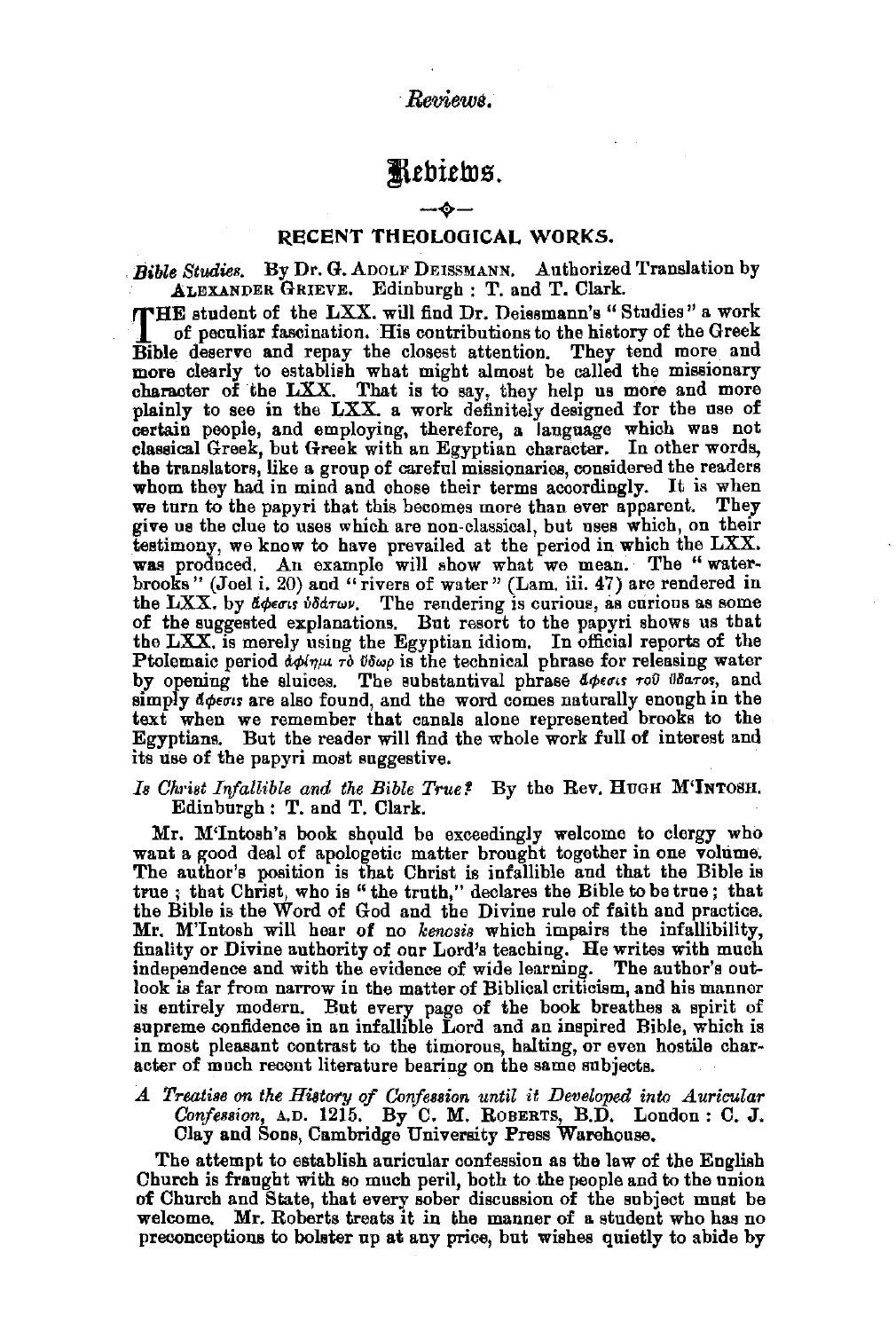the verdict of history. Starting with the New Testament, he carries his investigations down to the period when Innocent III., determined to fix the rule of the Church in regard to the vexed question of confession to the priest, called together in 1215 the Fourth Lateran Council, by which the doctrine of auricular confession was established. The insecurity of any arguments in its favour drawn from Holy Scripture, the gradual process by which public penance drifted into private penance, the slow obliteration of public confession, and the final emphasis on confession to the priest-all are drawn out by Mr. Roberts in a calm and lucid narrative. The story of auricular confession thus treated furnishes a useful reminder of the loose and unscientifio way in which Catholicity is claimed for doctrines and practices no more Catholic, in the true meaning of the word, than is belief in Papal infallibility. Mr. Roberts's useful little book should be widely read.

*A New History qf the Book of Common Prayer, on the Basis of the Former Work by Francis Procter,* M.A. Revised and rewritten by WALTER HowARD FRERE, M.A. London : Macmillan and Co.

In future people who ask for " Procter on the Book of Common Prayer" will find it convenient to specify more nearly the book they want. Do they seek the original work, or the work as it comes from the transforming hands of the Rev. W. H. Frere, of the Community of the Resurrection? They should be quite clear in their own minds, because there are some very marked distinctions between the two books. Mr. Frere has dropped certain parts of the old work, and has added much that is interesting and useful. He has, however, done more than this; he has virtually changed the basis of the work, and made it a history of the Book of Common Prayer more or less decisively in accordance with the theories of the Neo-Anglican school. The treatment of the first and second Prayer-Books is quite boldly partisan, and the second Prayer-Book in particular calls down the contempt of Mr. Frere. The treatment of the vestments is highly unsatisfactory, whilst some of the information volunteered in connection with the Kalendar suggests sympathy rather<br>with the imaginative character of the Roman than with the severe historical attitude of the English Church. In fine, this is no work for the general· student, but solely one for those reared in the school of which Mr. Frere is a recognised exponent. Some protest seems, however, called for against the system which takes a work like that of Mr. Procter and. without warning, turns it into a book differing from the original in many grave particulars.

*A Practical Treatise upon Christian Perfection.* By WILLIAM LAW, M.A. Edited by L. H. M. SouLSBY. London : Longmans, Green and Co.

Whilst Law's "Serious Call" is familiar to all readers of Christian. classics, his " Christian Perfection" is comparatively neglected. In view of the extensive literature of its subject this is a little strange. For the work is one which deserves attention even now. Its direct and uncom-<br>promising call for holiness is marked throughout by a severely practical spirit. Law would not allow his reader to suppose that holiness was to be exhibited only in other spheres of life than in domestic, social and business relations as well as in the more private side of man's existence. This edition of his book is very neatly and attractively got up, and should find many readers.

### *The Prayer-Book P&alter for Church and School.* By the Rev. ARTHUR CARR, M.A. London: S.P.C.K. .

This is practically a commentary on the Psalter. A special feature lies in the renderings· of difficult passages from the Revised Version, printed